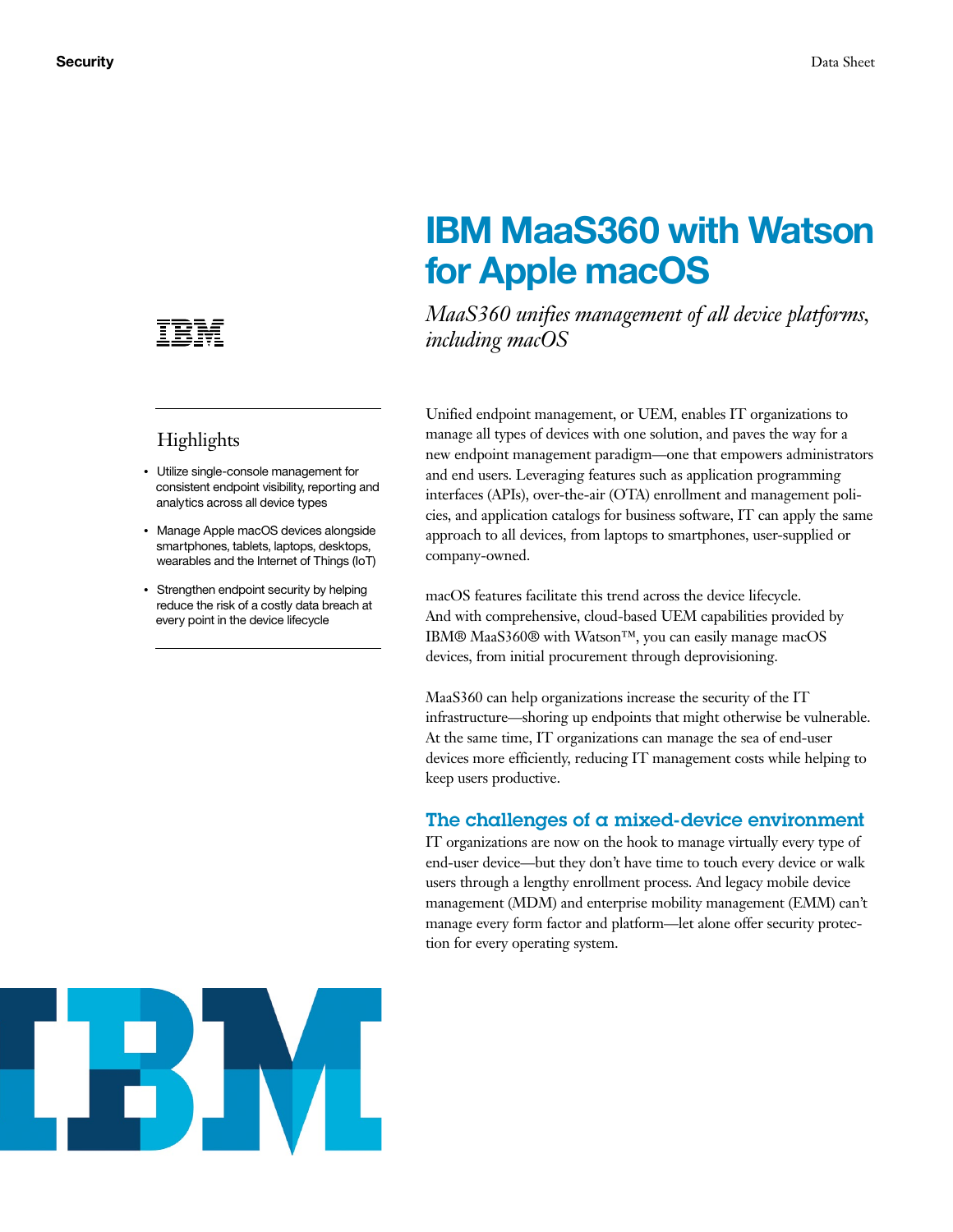Although they have traditionally made up a lower percentage of enterprise endpoint infrastructure, Apple Macs are gaining more traction across industries as more organizations are giving their employees the ability to choose which platforms they use for work. Building on a reputation for delivering consumercentric products, Macs currently account for nearly 10 percent of all personal computers.1

# Managing the Apple device lifecycle

Apple provides a robust set of APIs and management features to simplify managing smartphones, tablets and laptops running Apple iOS and macOS, providing control and insight from enrollment through retirement, and boosting endpoint security while reducing administrative overhead.

From access controls and anti-virus protection to data encryption and media restrictions, Apple security features can help reduce the risk of a costly data breach at every point in the device lifecycle. Organizations can enjoy more efficient and effective device management thanks to dynamic security policies and automated enforcement actions, while employees can stay productive using the devices they prefer.

## Getting started with macOS devices

Enrollment processes for Apple iPads, Apple iPhones and Macs are equally straightforward, especially through MaaS360. With the Apple Device Enrollment Program (DEP) for corporate devices, deployment is no longer a manual configuration process for IT. Users can be set up right out of the box, for seamless large-scale deployments of iOS and macOS devices.

Apple also provides comprehensive security and compliance controls for macOS devices, all of which can be managed through MaaS360 alongside iOS and other devices. Security controls for macOS range from passcode enforcement to guest user restrictions to usage restrictions on external media and Apple AirPlay.



## Ongoing management for macOS devices

When it comes to day-to-day as well as ad hoc device management activities, Apple provides the tools necessary to simplify the tasks that keep macOS users productive and secure, from locating lost devices to wiping data from stolen devices to removing control from retired devices.

Additionally, specific actions can be taken to control a wide range of policies for macOS devices, including restrictions, configuration controls, passcode settings, and email setup including Exchange ActiveSync. Apple also provides features for facilitating the distribution of macOS applications, whether executed through a package, by package copy or by custom command.

### UEM for macOS with MaaS360

MaaS360 delivers UEM for iOS, macOS, Google Android, as well as Microsoft Windows devices, including support for Microsoft Windows 7 through Microsoft Windows 10.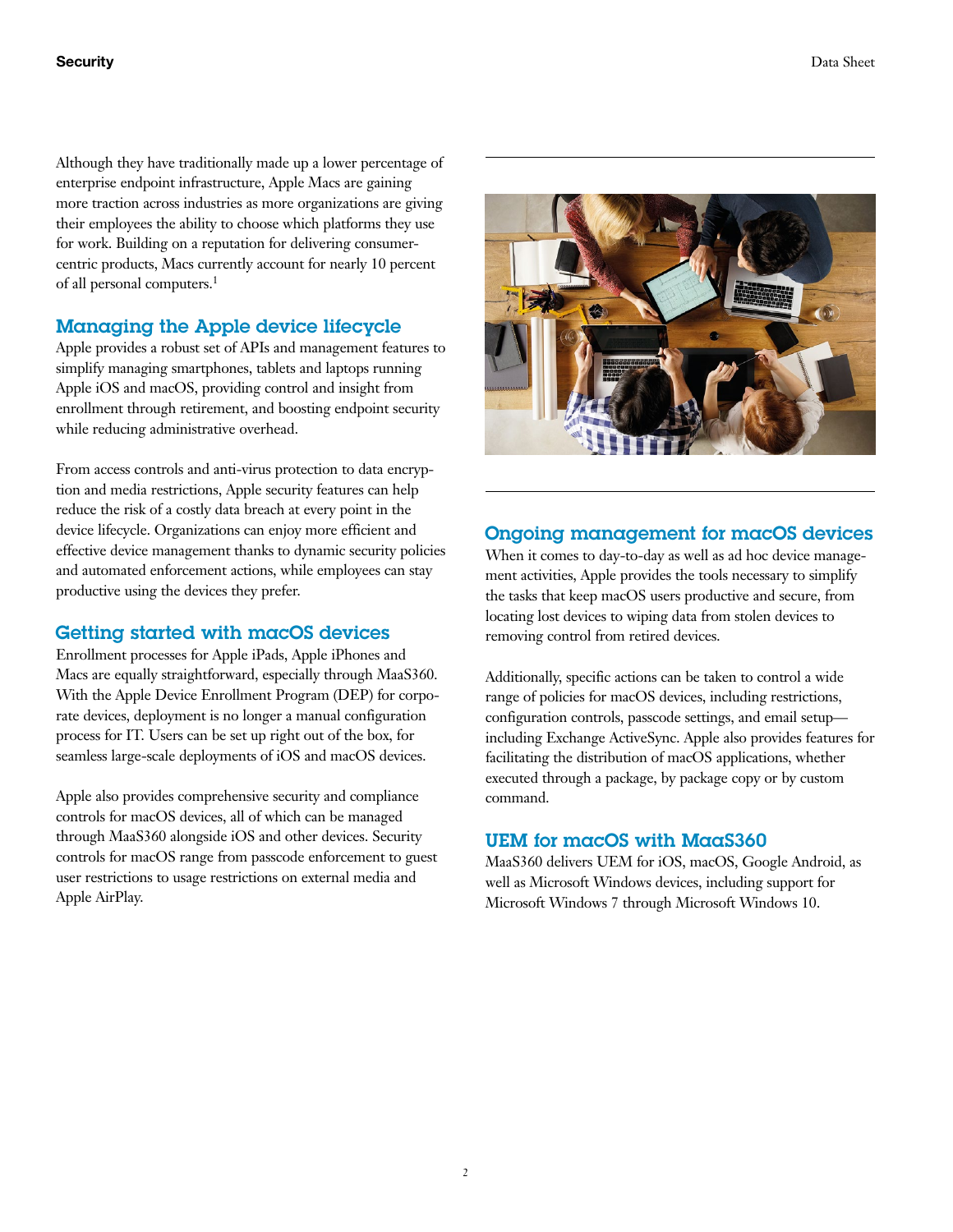MaaS360 also provides the single console that organizations need for consistent endpoint visibility, reporting and analytics across device types, as well as a management console that consolidates endpoint management inventory and tasks. It enables:

- Device management that provides visibility and control across endpoints from one console
- Identity and access management built on a comprehensive, user-based context
- Data and application management, including fine-grained application controls
- Content editing and collaboration with data leak prevention (DLP)
- Policies and analytics that provide actionable intelligence

# **Augmented intelligence and cognitive computing**